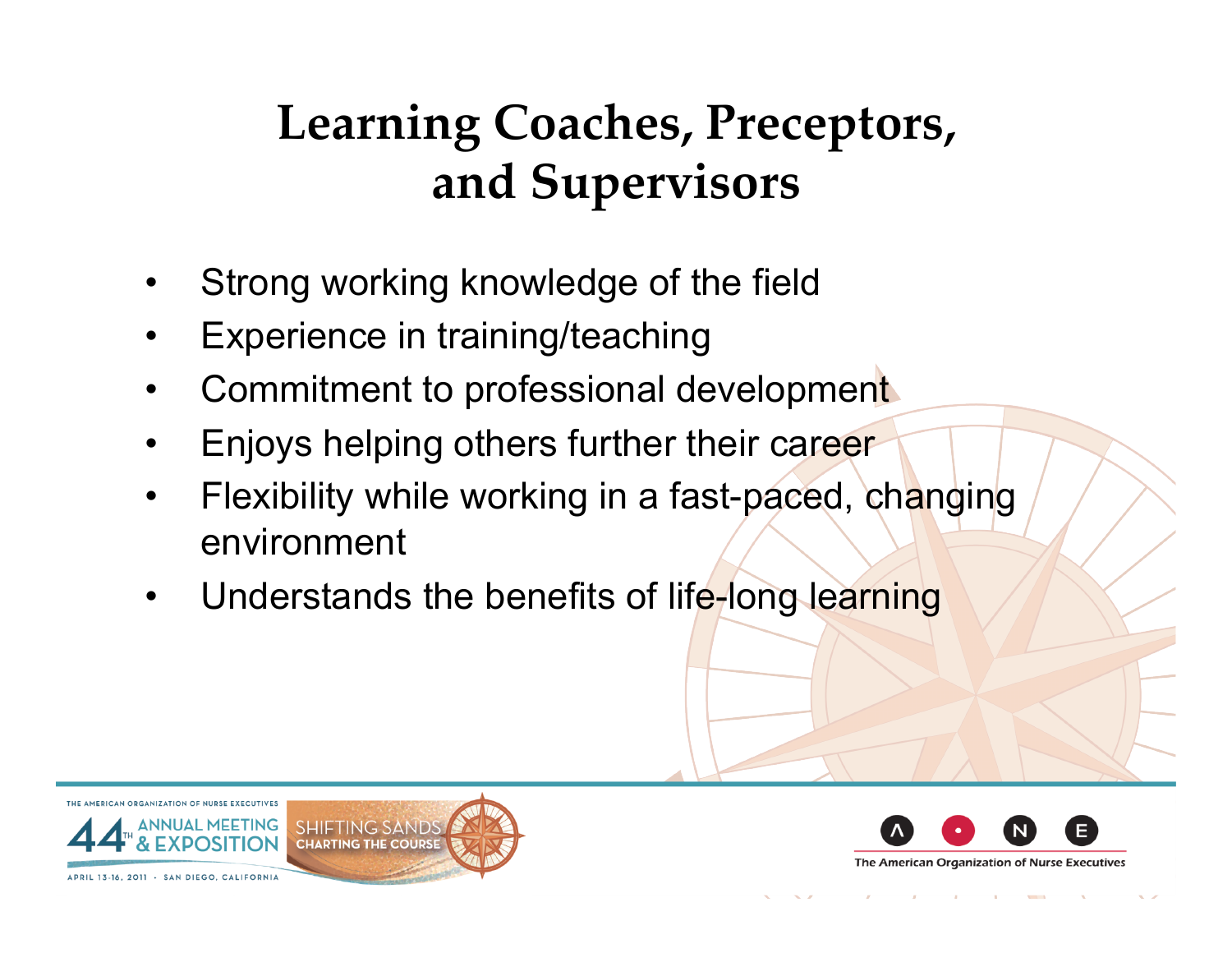## **Role of the Supervisor/Coach**

- Allow their staff to participate in the program
- Approve time/expense in support of program
- Participate in the development of individual development plan (IDP) – or delegate
- Participate in completion of competency checklists and WBL – or delegate
- Provide encouragement and support to participant for program completion and progress towards career goals



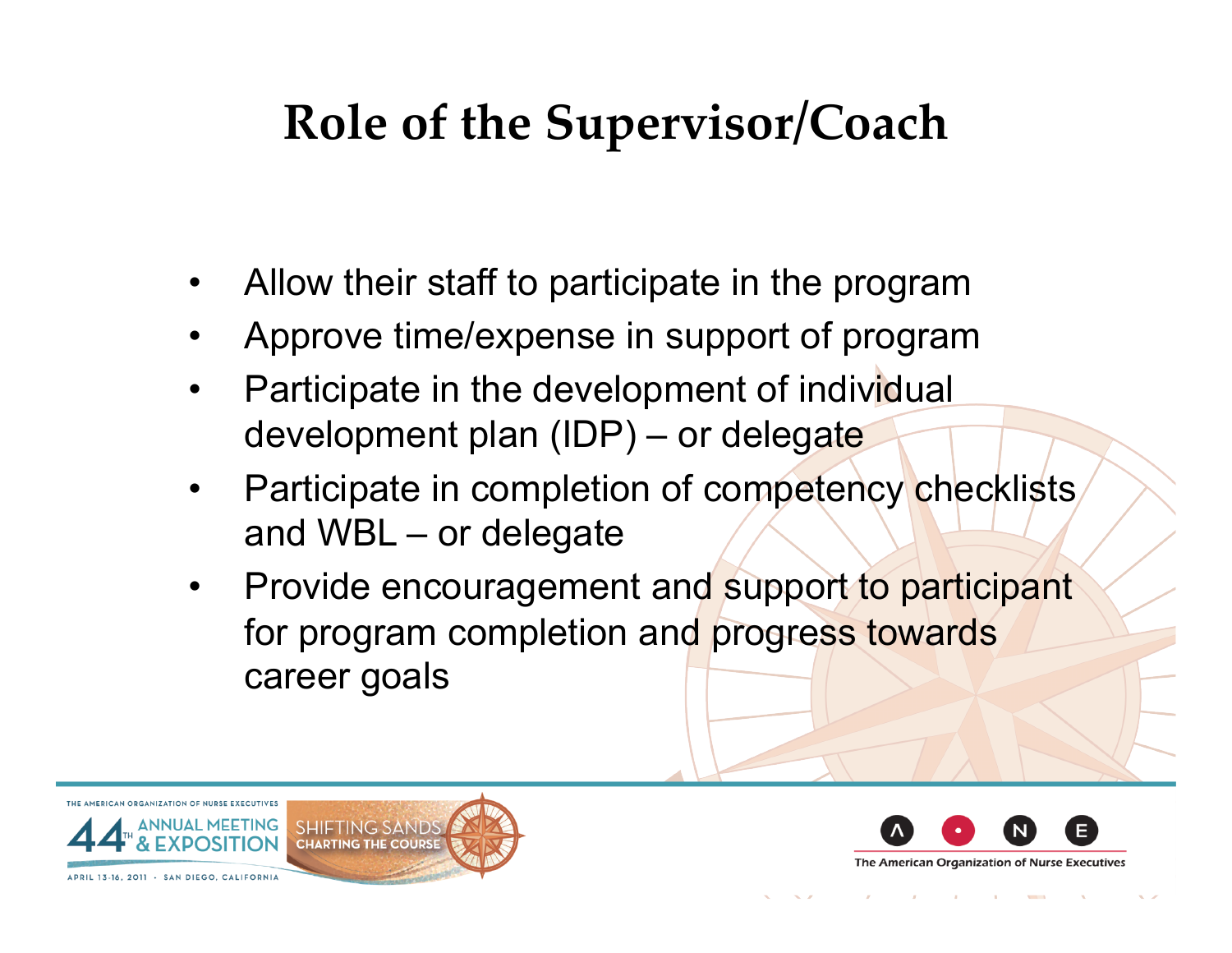# **Choosing the Supervisor/Coach**

- Selected by the hospital to participate
- Majority are nursing staff responsible for supervising a nursing unit or team
- Have a good understanding of the participant's role in the clinical setting
- Typically have experience in functioning as a "**preceptor**" for new employees and students
- Have completed a formal hospital-based "**preceptor**" training course



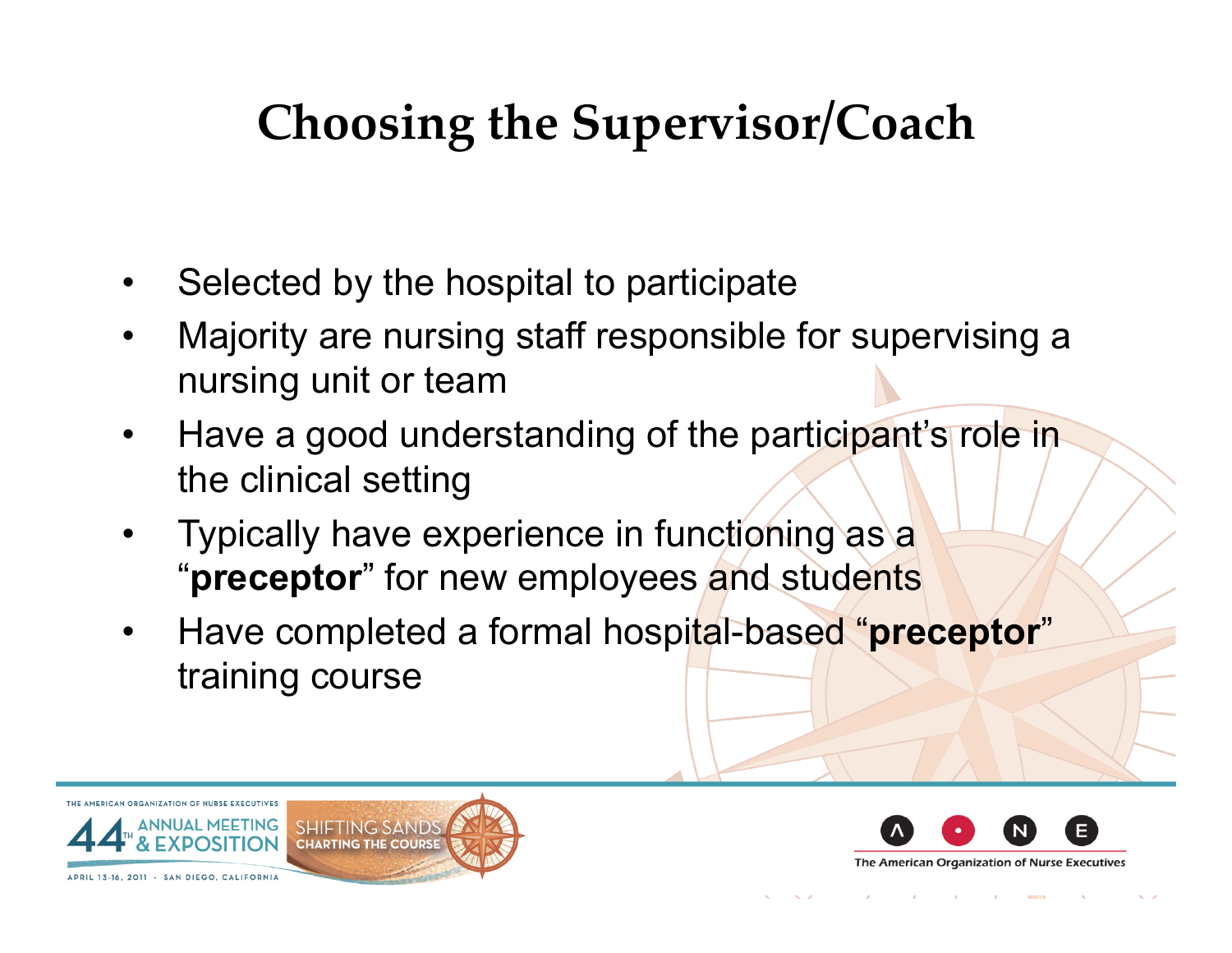### **Hospital-Based Preceptor Training** (8 hours)

- Adult learning theory
- Preceptor roles, attributes, and definitions
- Phases of the precepting relationship
- Diversity (generational, skills, learning styles, personality)
- Communication (conflict resolution, interpersonal)
- Coaching vs. teaching
- Assessing critical thinking & competencies
- Time management
- Self-care



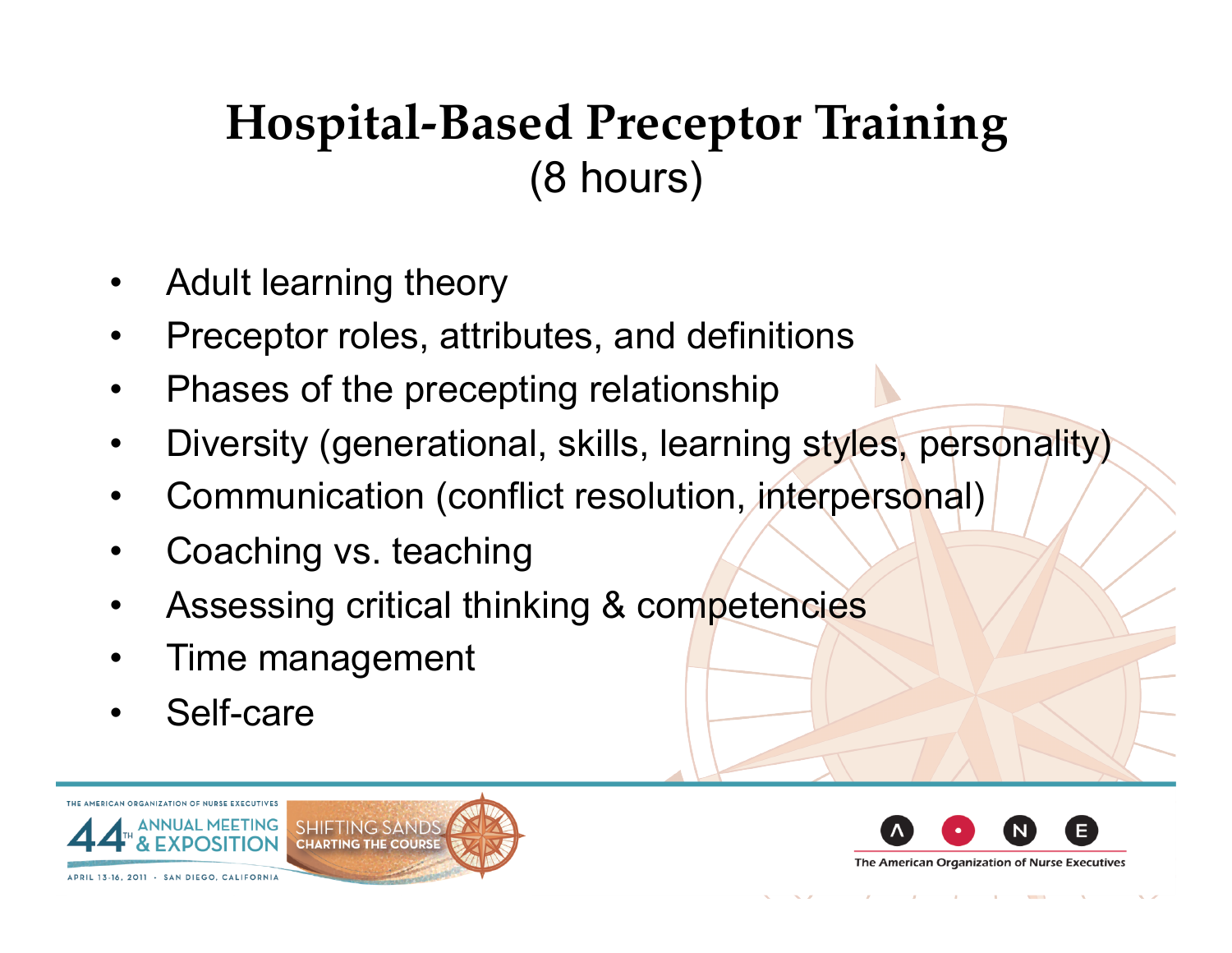#### **Coach Training** (8 hours-ACC classroom)

- Orientation to the Exceed program & goals
- Discussion of the nature of the participant
- Problem-solving to address barriers to success in hospital system
- Investigation of their own learning styles
- Orientation to BlackBoard system
- Situational leadership/coaching





The American Organization of Nurse Executives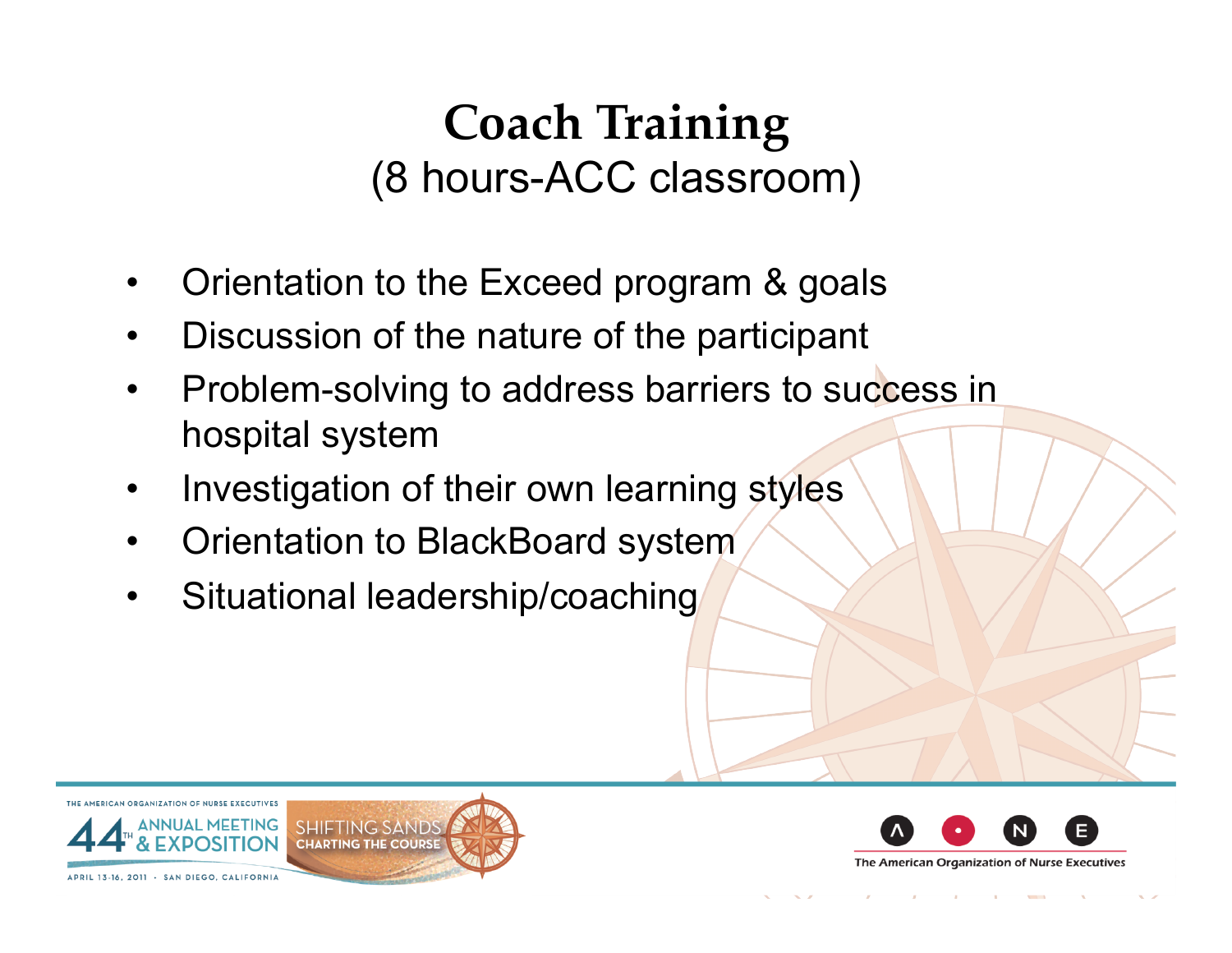## **Coach Training** (continued)

- Completing the individual development plans
- Using work-based learning tools
- Completing the competency checklists
- Discussing assessment outcomes
- Assessing critical thinking skills
- Role play/teaching skills demonstration
- Resources for career/education development





The American Organization of Nurse Executives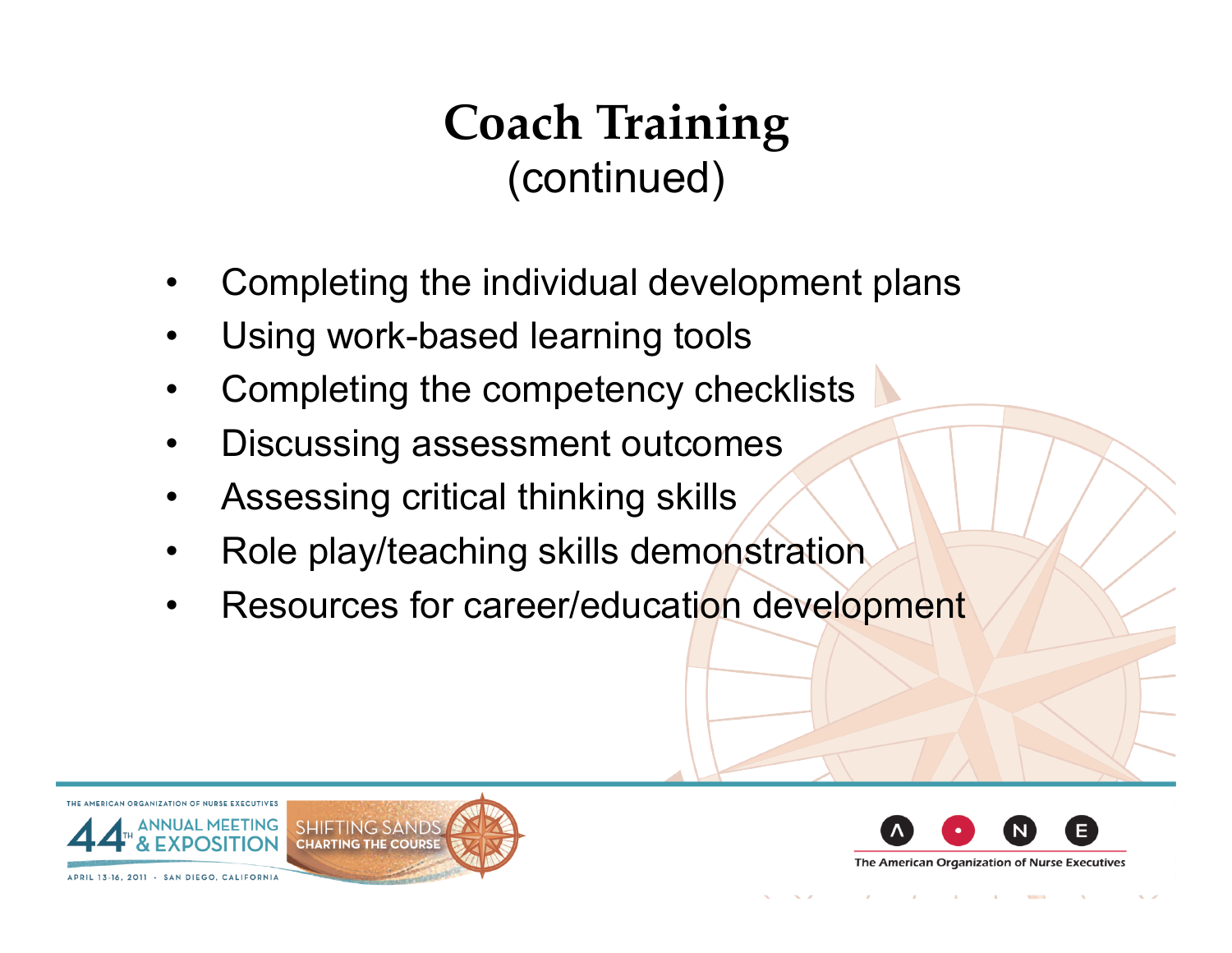# **Ongoing Coach Support**

- Use of BlackBoard as communications tool (i.e., email, posting of program information, posting of WBL tools, discussion boards)
- ACC Coordinator is available to coaches for consultation and problem-solving
- Hospital site coordinators available to support coaches
- Future classroom training on special topics is possible